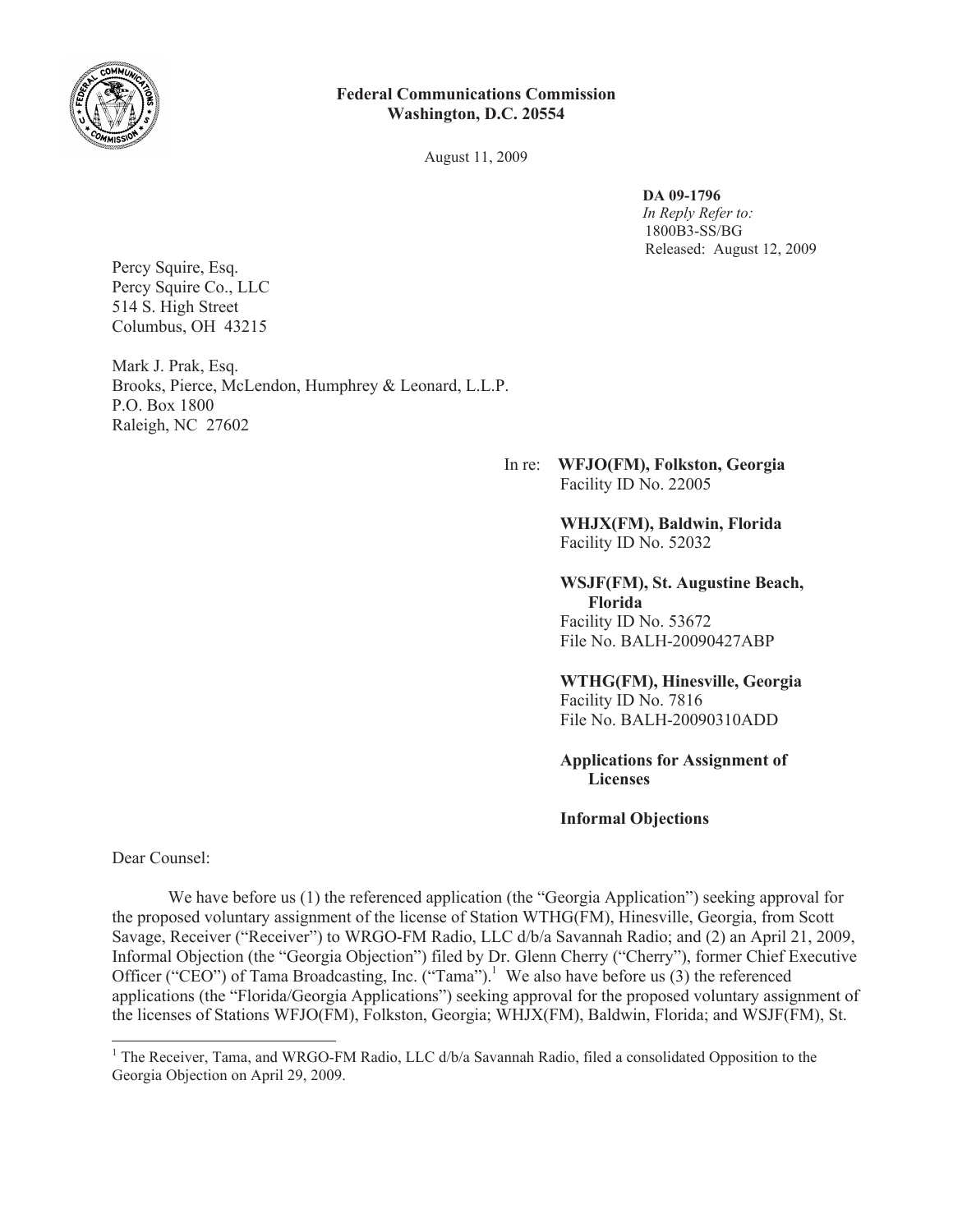Augustine Beach, Florida, from Receiver to Family Broadcasting, LLC; and (4) a May 22, 2009, Informal Objection ("Florida/Georgia Objection") to the Florida/Georgia Applications filed by Cherry.<sup>2</sup> The referenced licenses were formerly held by Tama. For the reasons set forth below, we deny the Georgia and Florida/Georgia Objections, admonish Cherry for filing frivolous and obstructive pleadings, and grant the Georgia and Florida/Georgia Applications.

**Background.** On September 5, 2008, the Honorable Emily Jane Goodman of the Supreme Court of the State of New York, County of New York, appointed Scott Savage as Receiver of Tama and its assets.<sup>3</sup> On February 26, 2009, the staff denied a Cherry informal objection<sup>4</sup> and granted an involuntary assignment of the licenses of the referenced stations, among others, from Tama to the Receiver.<sup>5</sup> On March 31, 2009, Cherry filed an Application for Review of the staff action, which the Receiver opposed on April 7, 2009. $\degree$  On April 10, 2009, Cherry and his brother William W. Cherry II, Esq., filed a Complaint (the "Complaint") with the United States District Court for the Middle District of Florida, Tampa Division (Case No. 09-CV-00680-T),<sup>7</sup> alleging, among other things, that the Commission: (1) failed to honor a Cherry Freedom of Information Act ("FOIA")<sup>8</sup> request; (2) violated its own *ex parte* rules;<sup>9</sup> and (3) failed to enforce Section 310(d) of the Communications Act of 1934, as amended (the

<sup>3</sup> See D.B. Zwirn Special Opportunities Fund, L.P. v. Tama Broadcasting Inc., et al, Order Pursuant to CPLR § 6401 Appointing a Temporary Receiver, Index No. 600692/2008 (Sept. 5, 2008) ("New York Court Order").

<sup>4</sup> Cherry filed this informal objection on October 17, 2008. The Receiver opposed it on October 23, 2008.

5 *See Letter to Percy Squire, Esq., and Mark J. Prak, Esq.,* 24 FCC Rcd 2453 (MB 2009). The assignment was consummated on February 26, 2009. In a related matter, on February 17, 2009, the Enforcement Bureau released an Order and associated Consent Decree which, *inter alia,* dismissed a Cherry complaint alleging unauthorized transfer of control. *See* Case No. EB-08-IH-0692. The Enforcement Bureau found that Tama and its creditor D.B. Zwirn Opportunities, LP ("Zwirn"), provided a plan to ensure future compliance with Section 310(d) of the Act and Section 73.3540 of the Commission's Rules (the "Rules"). The Enforcement Bureau also concluded that there was no substantial or material question of fact as to whether Tama and Zwirn possessed the basic qualifications to hold or obtain any Commission license or authorization. *See Tama Broadcasting, Inc.*, Order, 24 FCC Rcd 1612 (EB 2009); *Tama Broadcasting, Inc*., Consent Decree, 24 FCC Rcd 1615 (EB 2009) (collectively, the "*EB Order*"). On February 24, 2009, Cherry filed a petition for reconsideration of the *EB Order.* This pleading remains pending.

<sup>6</sup> These pleadings remain pending.

 $<sup>7</sup>$  On May 28, 2009, United States Magistrate Elizabeth Jenkins recommended to the court that it grant the</sup> Commission's motion to dismiss. *See Glenn W. Cherry v. FCC,* No. 09-CV-00680-T-33EAJ (D. Florida May 28, 2009) (report recommending grant of motion to dismiss). We also note that counsel, on behalf of Cherry, filed a similar Complaint with the United States District Court for the Southern District of Ohio, Eastern Division (Case No. 09-CV-00428) on May 29, 2009. On August 7, 2009, the court granted the Commission's motion to dismiss for lack of jurisdiction and denied counsel's motions for a temporary restraining order. *See Percy Squire Co. v. FCC,*  No. 09-CV-00428 (D. Ohio Aug. 7, 2009) (order granting motion to dismiss).

8 *See* 5 U.S.C. § 552; *see also* 5 U.S.C. § 701 *et seq*.

<sup>2</sup> The Receiver filed an Opposition to the Florida/Georgia Objection on May 28, 2009.

<sup>&</sup>lt;sup>9</sup> See 47 C.F.R. §§ 1.1206 and 1.1208. We note that on February 19, 2009, Cherry filed a "Complaint" with the Commission's Office of General Counsel ("OGC") alleging improper *ex parte* communications between the Enforcement Bureau and Tama and Zwirn. OGC concluded that this and all other allegations raised by Cherry were meritless in its May 8, 2009, letter response.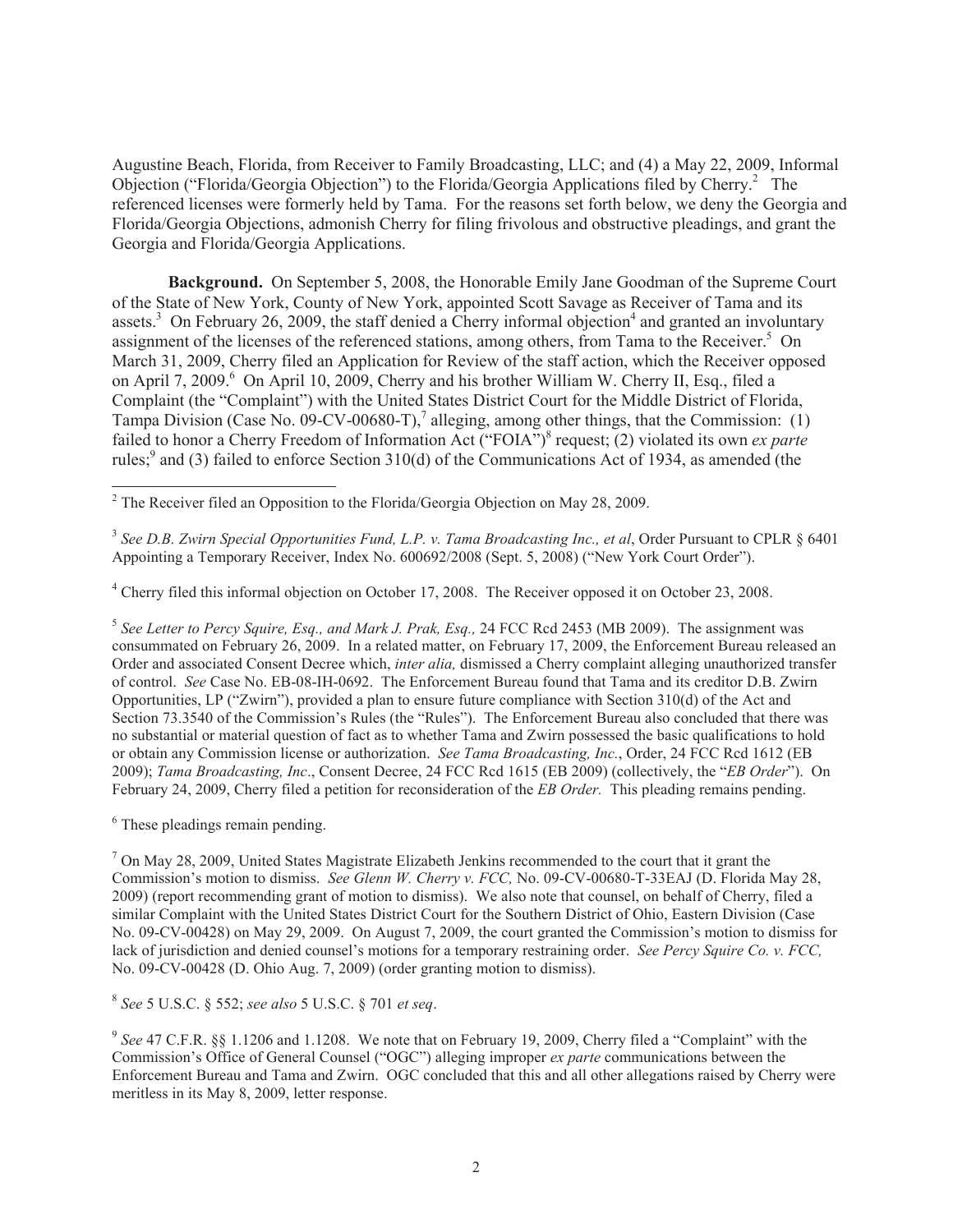"Act").<sup>10</sup> On April 21, 2009, Cherry filed the one-sentence Georgia Objection, attaching a copy of the Complaint. On May 22, 2009, Cherry filed the one-sentence Florida/Georgia Objection, also attaching a copy of the Complaint. In each filing, Cherry requests that the staff consider the arguments raised in the Complaint and in the "additional objections" pending before the Commission relating to the licenses formerly held by  $Tama.<sup>11</sup>$ 

**Discussion.** *Procedural Matter.* Neither the Georgia Objection nor the Florida/Georgia Objection was supported by an affidavit of a person or persons with personal knowledge of the allegations made in the respective filings as required by Section  $309(d)(1)$  of the Act.<sup>12</sup> Each of the objections is signed by Cherry's counsel. Further, neither counsel nor Cherry has provided an affidavit stating that he has personal knowledge of the identical facts alleged in each of the Objections. Accordingly, we find that objector Cherry has not provided a sufficient affidavit or declaration in support of either the Florida/Georgia or Georgia Objection. Because these filings do not comply with the Act or the Rules regarding petitions to deny, we will consider each as an informal objection pursuant to Section 73.3587 of the Rules $\frac{1}{1}$ 

*Substantive Matters.* Section 310(d) of the Act requires the Commission to make a determination whether the proposed transfer or assignment of a broadcast license would be in the public interest. Pursuant to Sections 309(d) and (e) of the Act,<sup>14</sup> informal objections must provide properly supported allegations of fact that, if true, would establish a substantial and material question of fact calling for further inquiry regarding whether grant of the assignment application would be *prima facie* inconsistent with Section  $309(a)$  of the Act.<sup>15</sup> This section provides that we are to grant an application if, upon consideration of the application and pleadings and other such matters of which we may officially take notice, we find that the public interest, convenience, and necessity will be served by the granting of such application. If, however, the applicant fails to meet that standard, the Commission may deny the application after notice and opportunity for a hearing under Section 309(e) of the Act.

In the Complaint, Cherry reiterates his argument that Tama creditor Zwirn has continuously exercised "premature" control over the Tama licenses, leading to an unauthorized assignment of the Tama

<sup>12</sup> 47 U.S.C. § 309(d)(1) ("Such allegations of fact shall, except for those of which official notice may be taken, be supported by affidavit of a person or persons with personal knowledge thereof."); *see also Stephan Myers and James M. Lout,* Letter, 23 FCC Rcd 16606, 16698 (MB 2008).

<sup>13</sup> 47 C.F.R. § 73.3587.

 $^{14}$  47 U.S.C. 88 309(d), (e).

<sup>15</sup> 47 U.S.C. § 309(a). *See, e.g., WWOR-TV, Inc.*, Memorandum Opinion and Order, 6 FCC Rcd 193, 197 n.10 (1990), *aff'd sub nom. Garden State Broadcasting L.P. v. FCC*, 996 F.2d 386 (D.C. Cir. 1993), *rehearing denied* (Sept. 10, 1993); *Area Christian Television, Inc.*, Memorandum Opinion and Order, 60 RR 2d 862, 864 (1986) (informal objections, like petitions to deny, must contain adequate and specific factual allegations sufficient to warrant the relief requested).

<sup>10</sup> *See* 47 U.S.C. § 310(d).

 $11$  Cherry fails to identify any of these "additional objections" or the manner in which these "additional objections" would be of decisional significance in the referenced application proceedings. Accordingly, we will limit our consideration to the matters raised in the Complaint.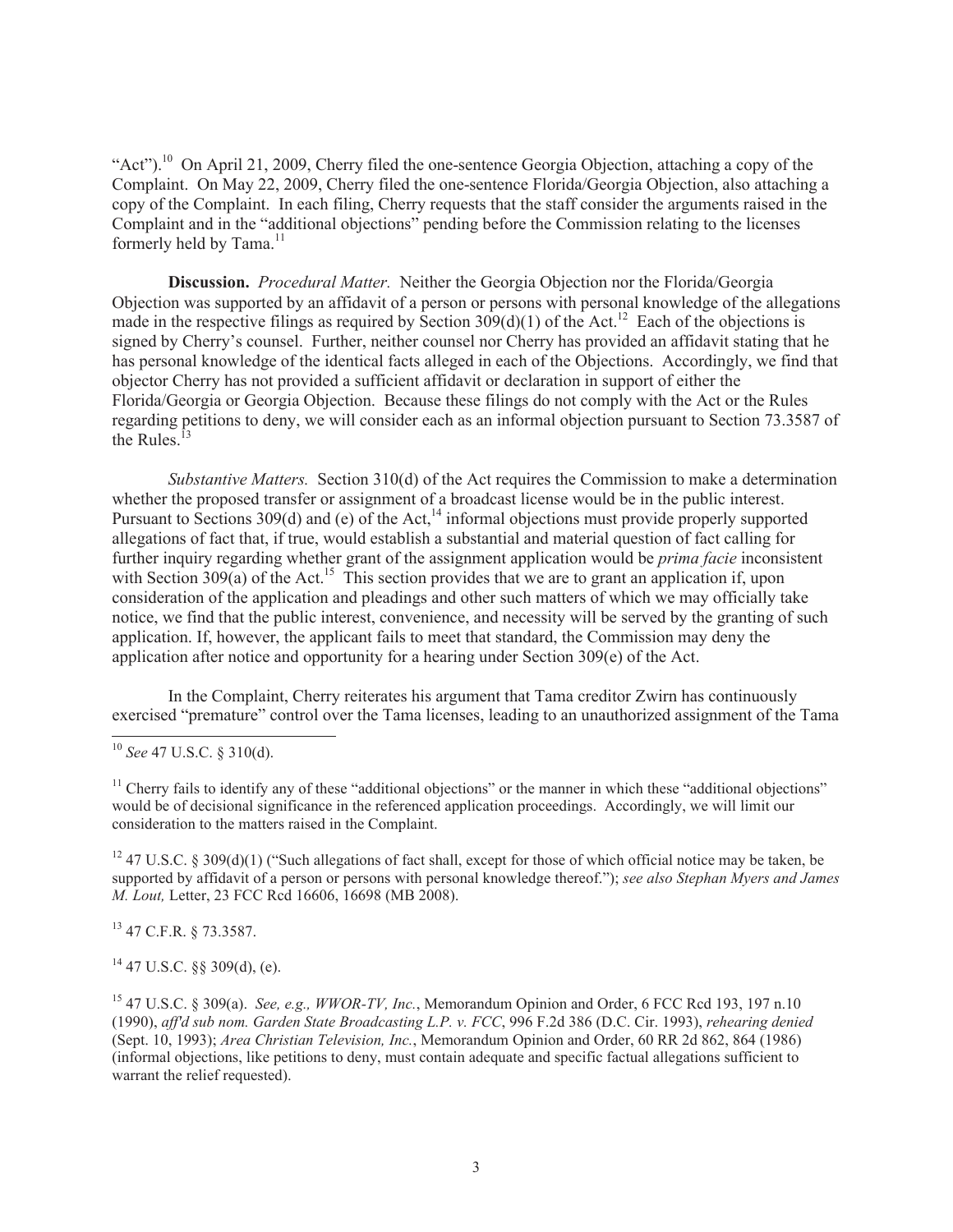stations' licenses to the Receiver in violation of Section 310(d) of the Act and the firing of Cherry as CEO of Tama.<sup>16</sup> Cherry claims that the Enforcement Bureau ignored his October 2008 FOIA request to review the Tama and Zwirn responses to an Enforcement Bureau letter of inquiry leaving Cherry unable to file a "meaningful opposition" to the assignment to the Receiver or to participate fully in the Commission's consideration of the alleged Section  $310(d)$  violation.<sup>17</sup> Cherry contends that his being denied "notice or opportunity . . . to participate" is also a violation of Sections 1.1206 and 1.1208 of the *ex parte* Rules.<sup>18</sup> Finally, Cherry asserts that rather than retaliate<sup>19</sup> against him, the Commission should grant his request for "an injunction against the transfer by the FCC of any formerly held [Tama] licenses  $\ldots$ ."<sup>20</sup> In opposition, the Receiver claims that Cherry's Objection is just one of a "long, ever-growing list of frivolous" filings and that Cherry should be "admonished" for his actions.<sup>21</sup>

Cherry has raised these unauthorized transfer of control and improper *ex parte* communication arguments previously in related proceedings. We find that Cherry's claims were thoroughly considered and properly resolved by the Media Bureau, the Enforcement Bureau, and OGC. Additionally, we note that the Enforcement Bureau investigation to which Cherry objects does not pertain to the referenced application proceedings. Moreover, the Commission has terminated that investigation.<sup>22</sup> Importantly, Tama and Zwirn, the parties in the Enforcement Bureau investigation, have entered into a Consent Decree that bars the Commission from considering the facts developed in that investigation in the instant case.<sup>23</sup> We also find that Cherry has failed to show that the investigation concerned matters that would be of decisional significance in the instant application proceedings. Finally, OGC has found Cherry's claim of improper *ex parte* communication to be meritless.<sup>24</sup>

<sup>17</sup> *Id.* at 8 and 9.

<sup>18</sup> *Id.* at 6.

<sup>19</sup> In the *EB Order*, the Enforcement Bureau states: "[It] retains its authority to investigate the conduct of Dr. Glenn Cherry, Board of Directors member and former President/CEO of Tama, and of Charles W. Cherry II, Board of Directors member and former Vice President/General Counsel and Board Secretary of Tama. The Bureau expressly reserves the right to use facts developed during the course of . . . [its] Investigation in any subsequent investigation of Glenn and Charles Cherry." *See EB Order,* 24 FCC Rcd at 1621, n.12.

<sup>20</sup> Complaint at 9.

 $21$  Opposition at 1 and 2.

<sup>22</sup> *See EB Order,* 24 FCC Rcd at 1613.

 $^{23}$  The Consent Decree provides that, "[t]he Bureau further agrees that, in the absence of new material evidence, it will not use the facts developed in this Investigation through the Effective Date, or the existence of this Consent Decree, to institute any proceeding, formal or informal, or take any action against Tama Broadcasting, Inc., D.B. Zwirn & Co., L.P., or their affiliates, with respect to their basic qualifications, including character qualifications, to be a Commission licensee." *See EB Order,* 24 FCC Rcd at 1618-19.

<sup>24</sup> *See, supra*, n. 9.

 $16$  Complaint at 4, 5, and 8.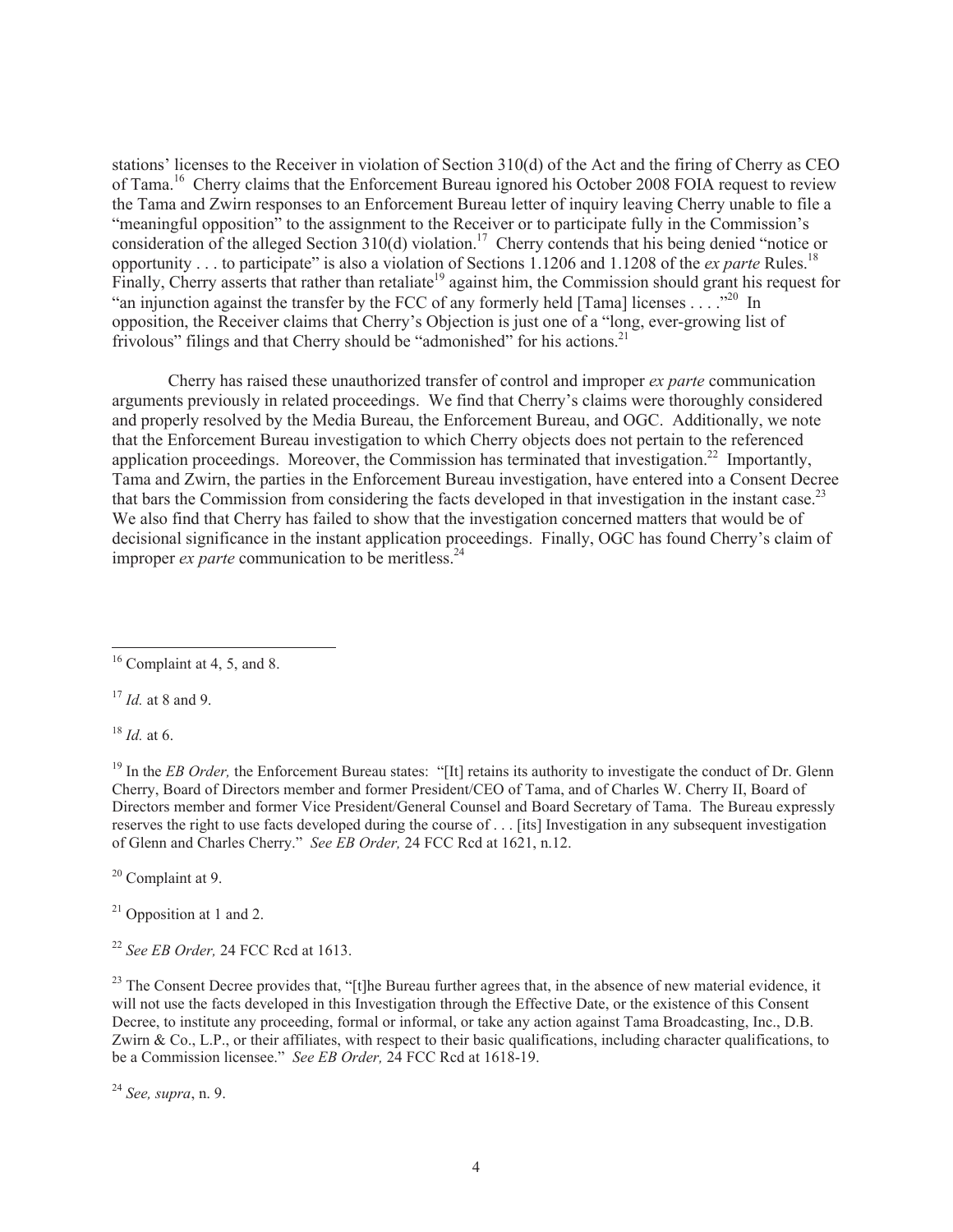The Complaint does raise two new issues. First, Cherry alleges that the Commission has failed to provide materials requested under FOIA.<sup>25</sup> However, the Enforcement Bureau responded to the Cherry request on June 4, 2009. Although not fully resolved as of the date of this letter, any concerns regarding the FOIA process should be directed to that Bureau. In any event, Cherry has failed to establish that allegations of Commission misconduct raise a substantial and material question of fact regarding the qualifications of the parties to these applications. Next, Cherry challenges Tama's authority to enter into a Consent Decree. It contends that Tama is not a corporation in good standing in the state of Delaware and that the board members executing the Consent Decree had no authority to do so. It is well settled that the Commission is not the proper forum in which to raise initially such issues. The Commission has traditionally declined to consider issues of a licensee's compliance with the requirements of state corporation law, "where no challenge has been made in a state court and the determination is one that is more appropriately resolved by a local court of competent jurisdiction."<sup>26</sup> Accordingly, we shall not consider further the matter of Tama's compliance with relevant state law concerning its corporate status or governance.

We caution Cherry that pleadings filed with the Commission are not to be "used for other than their intended purpose, *e.g*., for private financial gain, to settle personal claims or as an emotional outlet."<sup>27</sup> The Georgia Objection and the Florida/Georgia Objection are frivolous and obstructive pleadings which are wholly devoid of merit. Accordingly, we admonish Cherry<sup>28</sup> for his attempts to further delay this proceeding.

Moreover, it is well-established that the Commission will accommodate court decrees, such as the appointment of the Receiver for the Stations, unless a public interest determination compels a different result.<sup>29</sup> Thus, we will continue to honor the New York Court Order, and in light of the conclusions made in the *EB Order*, we will grant the Georgia and Florida/Georgia Applications. In doing so, we note that a grant of an assignment application is merely permissive; the Commission's action does not compel the parties to consummate the approved transaction.<sup>30</sup> In granting the Georgia and Florida/Georgia Applications, therefore, the Commission is concluding only that these transactions do not violate the Act, the Rules or the Commission's policies, and would otherwise serve the public interest, convenience and

 $25$  Complaint at 7.

<sup>26</sup> *See Aspen FM, Inc.,* Memorandum Opinion and Order, 12 FC Rcd 17852, 17855 (1997).

<sup>27</sup> *See, e.g., Richard R. Zaragoza, Esq. et al.,* Letter, 23 FCC Rcd 2642, 2644 n.12 (citing *Amendment of Sections 1.420 and 73.3584 of the Commission's Rules Concerning Abuses of the Commission's Processes*, Report and Order, 5 FCC Rcd 3911, 3912 (1990), *recon. denied*, 6 FCC Rcd 3380 (1991).

<sup>&</sup>lt;sup>28</sup> This admonishment applies only to Cherry, not to his counsel. Attorney misconduct associated with frivolous pleadings is referred to OGC under seal.

<sup>29</sup> *See Arecibo Radio Corp.*, Memorandum Opinion and Order, 101 FCC 2d 545 (1985); *Radio Station WOW, Inc. v. Johnson,* 326 U.S. 120, 131-32 (1945).

<sup>30</sup> *Paso Del Norte Broadcasting Corporation*, Memorandum Opinion and Order, 12 FCC Rcd 6876, 6878 (MMB 1997).